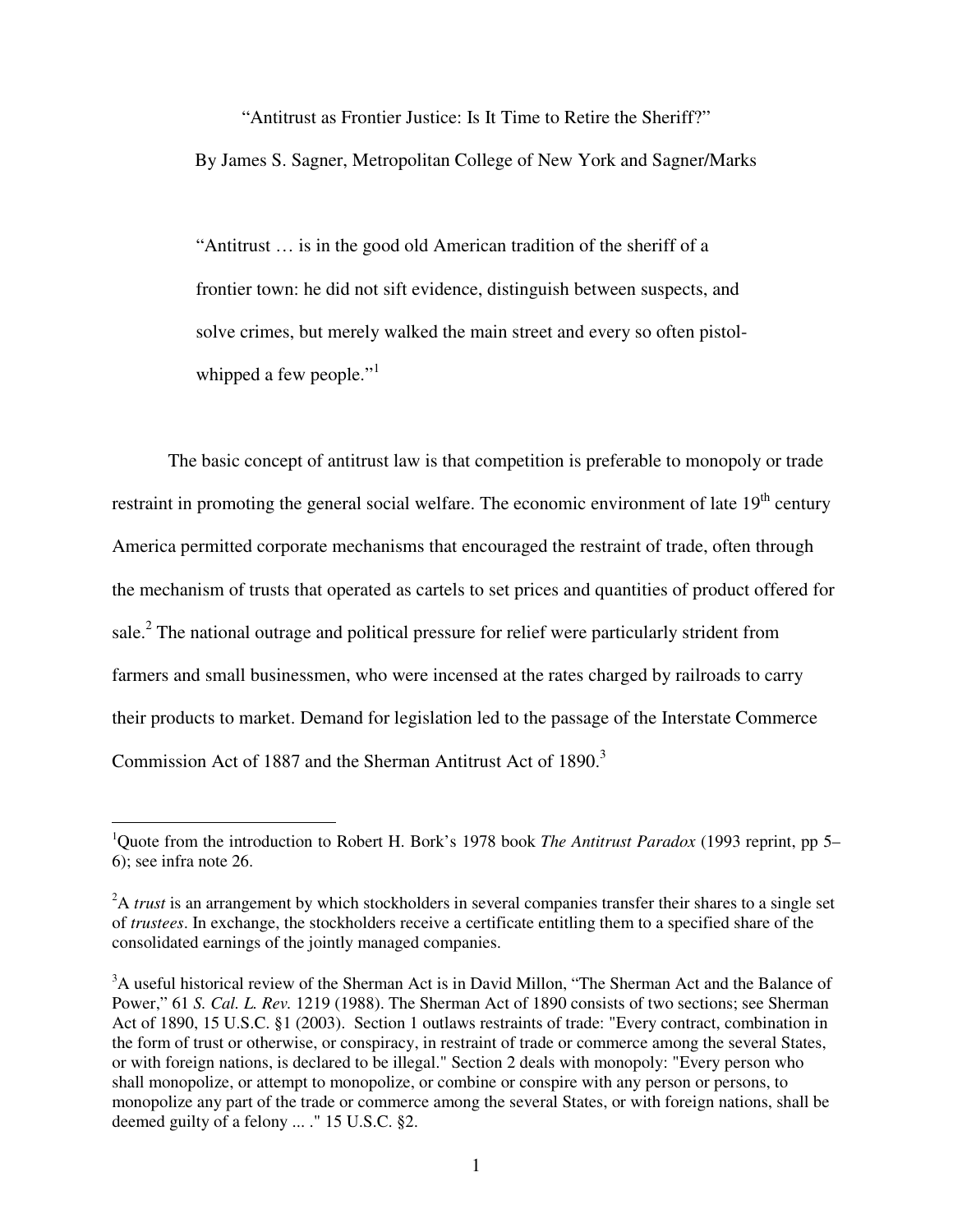Antitrust was a sort of lynch mob response to some very bad behavior by businessmen wearing black hats. In the "high noon" days of the frontier, the sheriff would have deputized a posse, rounded up and hung the villains, and cleaned up the town. Antitrust attempted to placate the citizens of a frontier America, and got a real sheriff when President Theodore Roosevelt used the 1890 law to "pistol whip" the trusts.<sup>4</sup> However, more than a century later, the world has changed completely, and the old remedies may no longer be appropriate. This paper discusses several inherent and potentially fatal problems with antitrust. The concluding section does not look to remedial actions such as new legislation or a revolutionary economic model that should be considered by the judiciary. Instead, the real issue may well be -- why do we still have any antitrust policy?

## The Antitrust Setting

 $\overline{a}$ 

In recent years there has been a popular revival of "founding father" history, with new biographies of such leading individuals as George Washington, John Adams, and Benjamin

Laws passed subsequent to the Sherman Act, such as the Federal Trade Commission (FTC) Act of 1914, are similarly vague in their most important provision: "unfair methods of competition in or affecting commerce, and unfair acts or deceptive practices in or affecting commerce, are hereby declared unlawful." Federal Trade Commission Act of 1914, 15 U.S.C. §45(a)(1) (2003). The antitrust laws are among the least precise statutes ever enacted by Congress. The central terms, including "competition," "unfair methods of competition," "conspiracy in restraint of trade," and "monopolize," are vague and lack specificity.

<sup>4</sup> See, for example, Edmund Morris, *Theodore Rex* (2001), particularly the Prologue and Ch. 28.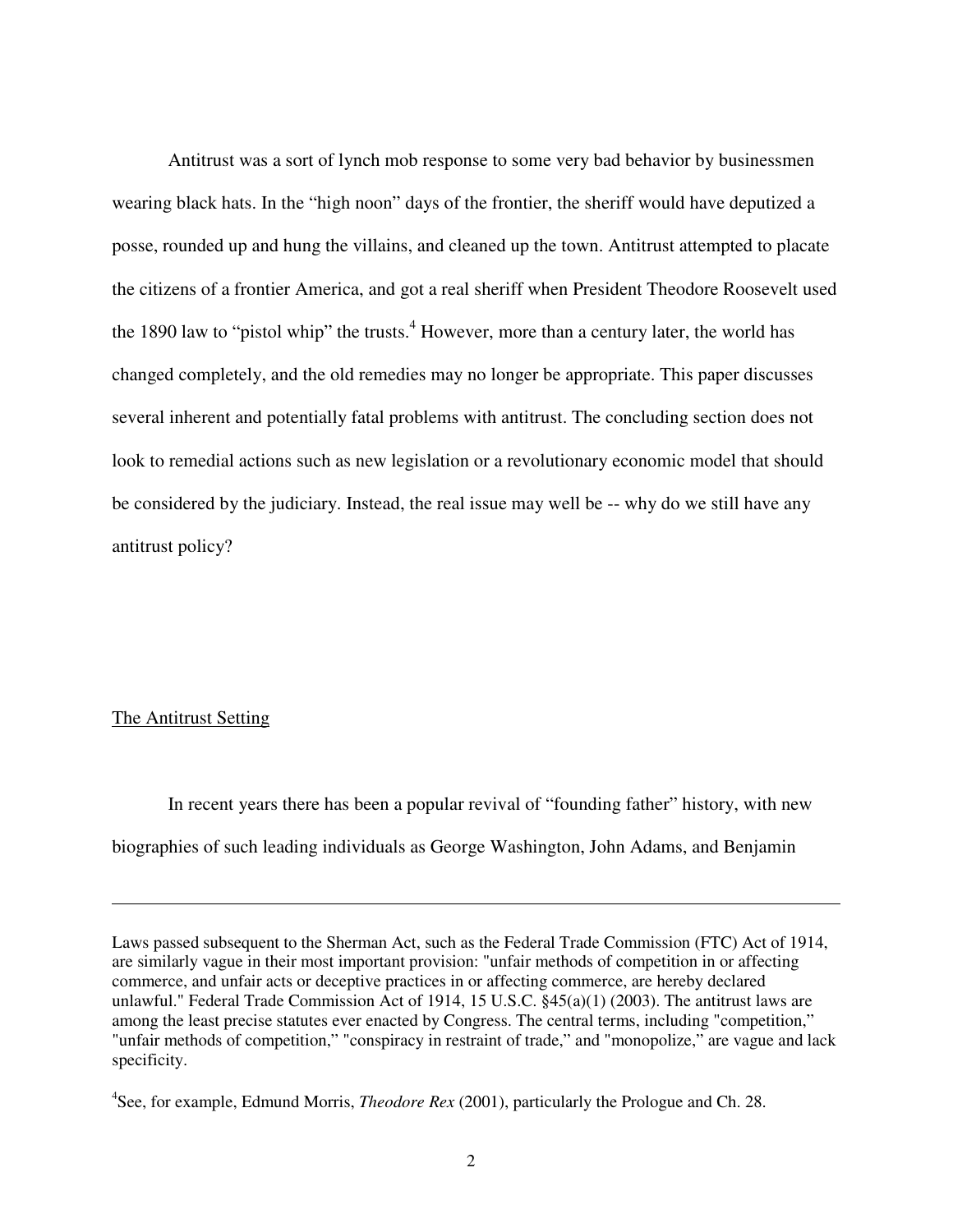Franklin. A common theme is the post-Revolutionary War tension over federalism (centralized government), as typified by the policies of Alexander Hamilton, and republicanism (decentralized government), advocated by Thomas Jefferson and James Madison. At the time of the passage of the Sherman Act, the U.S. was largely agrarian and apparently preferred the republican model. Nearly two-thirds of the population lived in rural America and over 40% of all employment was based on farming.<sup>5</sup>

Toward the end of the  $19<sup>th</sup>$  century, political philosophies were debating the role of big business, particularly the economic and political power of the trusts. Middle class anti-monopoly sentiment eventually resulted in governmental protection of competition. In debating Senator Sherman's bill, Congress did not concern itself with economic efficiency or actual harm to consumers. Instead, its hostility was toward business concentration and its potential for governmental corruption and injury to individuals.<sup>6</sup>

Complicating the situation, government actually encouraged monopolistic behavior since the nation's beginning through a variety of legal and economic barriers to market entry and competition. Legal barriers include requirements for charters, licenses and permits; patent protection for inventions and copyright protection for intellectual property; and governmentsanctioned monopolies supposedly in the public interest, including public utilities, and restrictions on airwaves and other communication access. Economic barriers involve those situations where existing companies can largely exclude potential competitors, through

<sup>5</sup>U.S. Dept. of Commerce, *Historical Statistics of the United States*, 1989. Population data is from series A57-72; employment data is from series D11-25.

<sup>6</sup> For extracts from the Sherman Act debates, see Earl W. Kinter, ed., *Legislative History of the Federal Antitrust Laws and Related Statutes* (1978).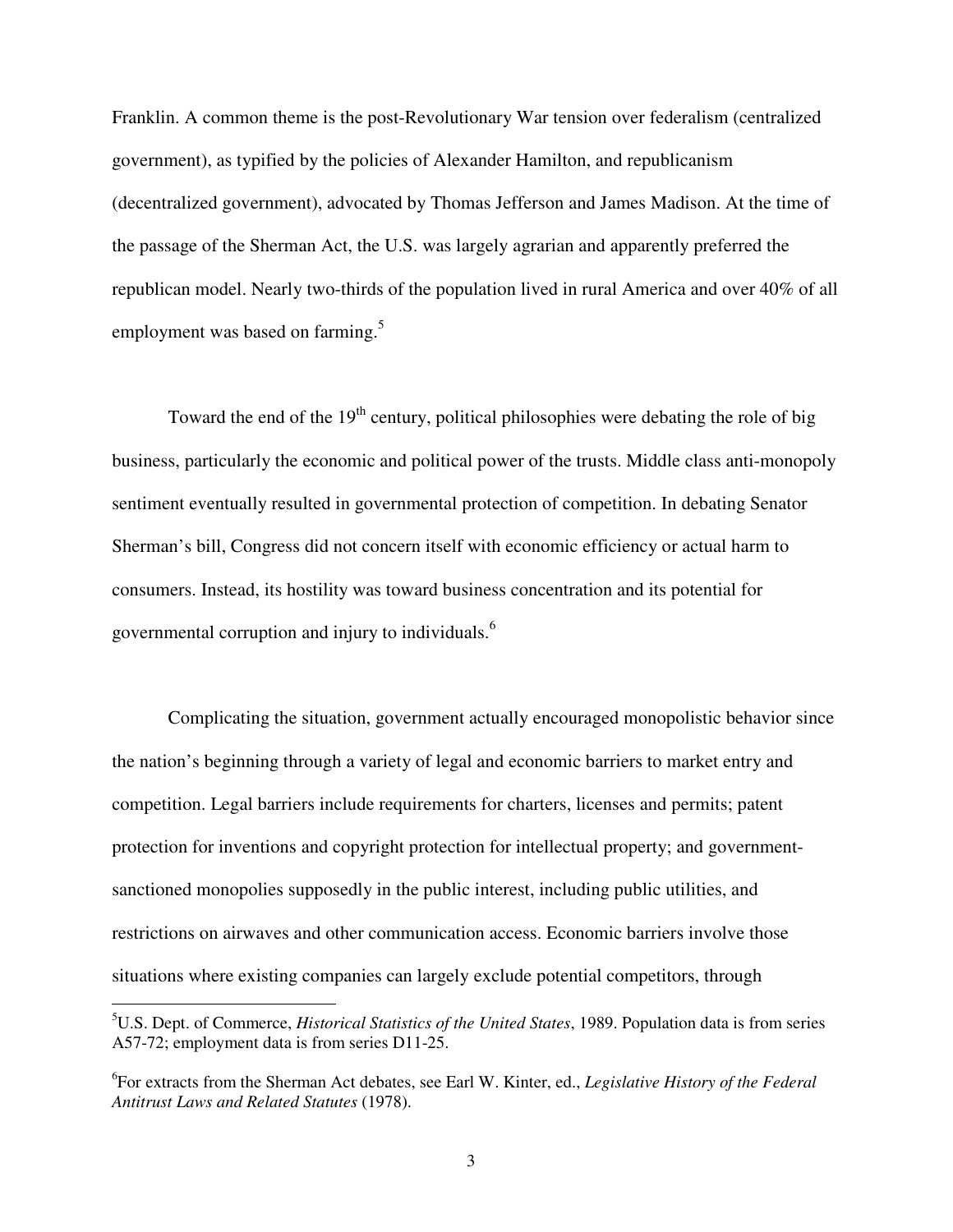economies of scale in manufacturing and/or distribution, product differentiation, discounts for quantity purchasing for large customers, and a variety of other devices, all completely legal.

Let's take two rather prominent examples of corporate behavior.

- $\triangleright$  General Motors in 1978 controlled 47.7% of the automobile market in the U.S.; by 2003, its market share had fallen to  $25.7\%$ .<sup>7</sup> Was GM restraining trade in 1978? What changed GM's behavior: was it concern about antitrust or did the superior products and service of Japanese and other manufacturers simply grab market share?
- $\triangleright$  Wal-Mart's has a 21.7% share of the entire U.S. retail market.<sup>8</sup> Is Wal-Mart restraining trade by being more efficient than its competitors, using a real-time inventory management and ordering system and insisting on low purchasing costs? Or it simply smarter and more aggressive? And doesn't the consumer benefit by having low prices and a wide product selection?

<sup>7</sup> Statistics are for U.S. dealer new light vehicle sales; *S & P Industry Surveys* [based on Ward's Auto Reports data], AAP 5, 15-16 (2005).

<sup>8</sup> Statistics are derived from U.S. Dept. of Commerce data complied by *S & P Industry Surveys,* RG 8-9 (2005), for general merchandise, apparel, furniture, appliance, sporting, hobby and miscellaneous sales. The next closest retailers in sales volume are Target and Sears, both with annual sales of one-fifth of Wal-Mart's.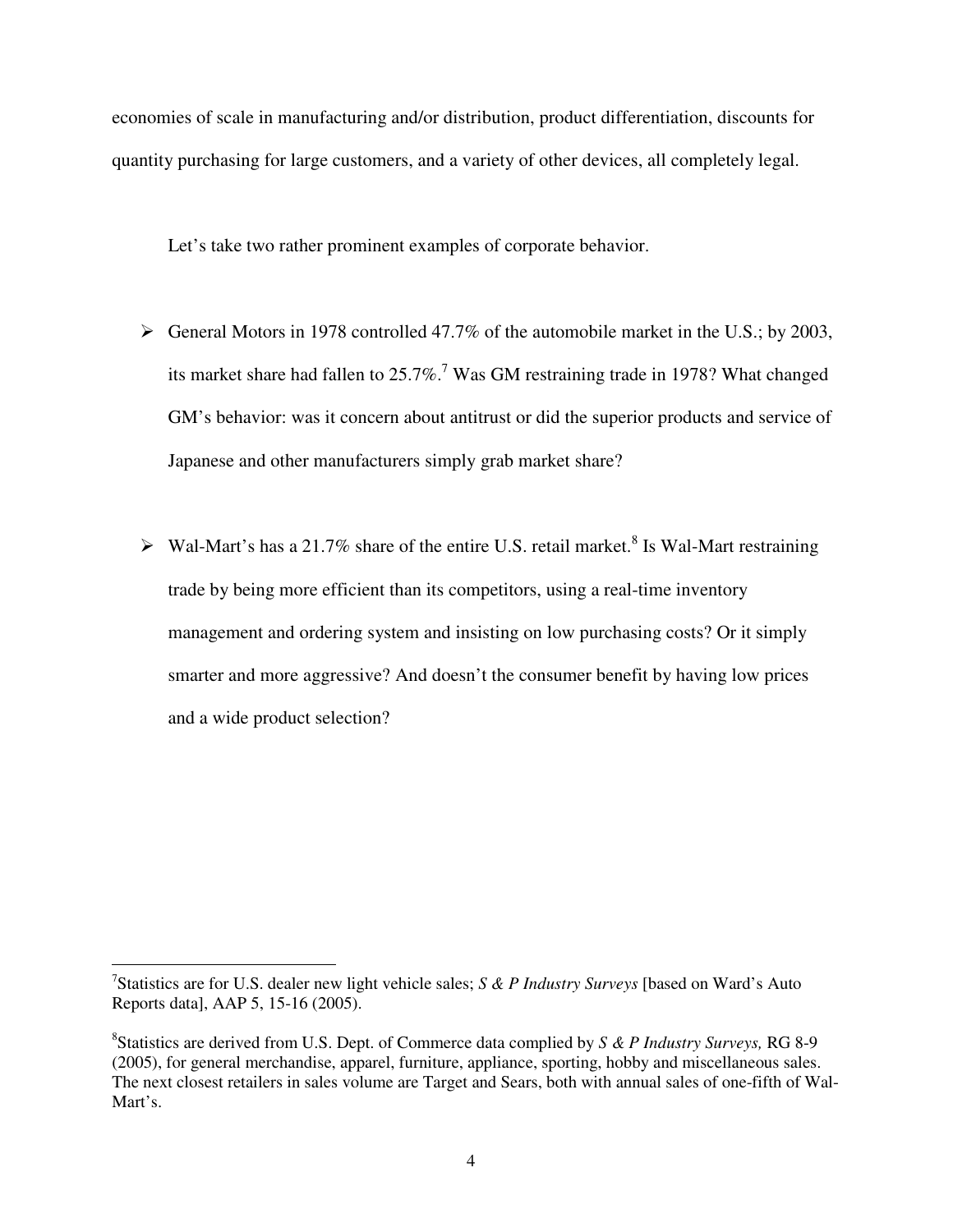As a nation, are we better or worse off with a GM in decline and a Wal-Mart in ascendance? And should regulation be used to substitute for the power of "the invisible hand" in Adam Smith's famous phrase?<sup>9</sup>

Making the situation even more difficult was the inability of Congress to write the Sherman Act with any specificity, using very general language that proved to be grist for more than a century of conflicting decisions by the federal judiciary. As Phillip Areeda notes, "the statutes ... are so general that antitrust law shares a great deal with the common law...."<sup>10</sup> The Supreme Court's has largely resolved the problem by defining the goal of antitrust as maximizing "consumer welfare".<sup>11</sup> But in announcing this goal, other problems remain that we will briefly discuss in this paper:

• How do we define "competition"?

- Do we protect those competing and/or potential new entrants to the market? What about competitors from outside the jurisdiction of U.S. law?
- Is efficient allocation of scarce factors of production the issue?

 $9"$ ...[B]y directing that industry in such a manner as its produce may be of the greatest value, he intends only his own gain, and he is in this, as in many other cases, led by *an invisible hand* to promote an end which was no part of his intention."(Italics added). *The Wealth of Nations*, Book IV, Chapter II (1776).

<sup>10</sup>Phillip Areeda, "Monopolization, Mergers, and Markets: A Century Past and the Future," 75 *Calif. L. Rev.* 959, 959 (1987).

 $11$ This concept has been reiterated in numerous cases; e.g., "... the unrestrained interaction of competitive forces will yield the best allocation of our economic resources … the policy unequivocally laid down by the Act [the Sherman Act] is competition." N. Pac. Ry. Co. v. U.S., 356 U.S. 1, 4 (1958). See, also, U.S. v. Citizens & So. Nat'l Bank, 422 U.S. 86 (1975); Reiter v. Sonotone Corp., 442 U.S. 330, 343 (1979); and Nat'l Collegiate Athletic Ass'n. v. Bd. Of Regents of the Univ. of Okla., 468 U.S. 85, 107 (1984).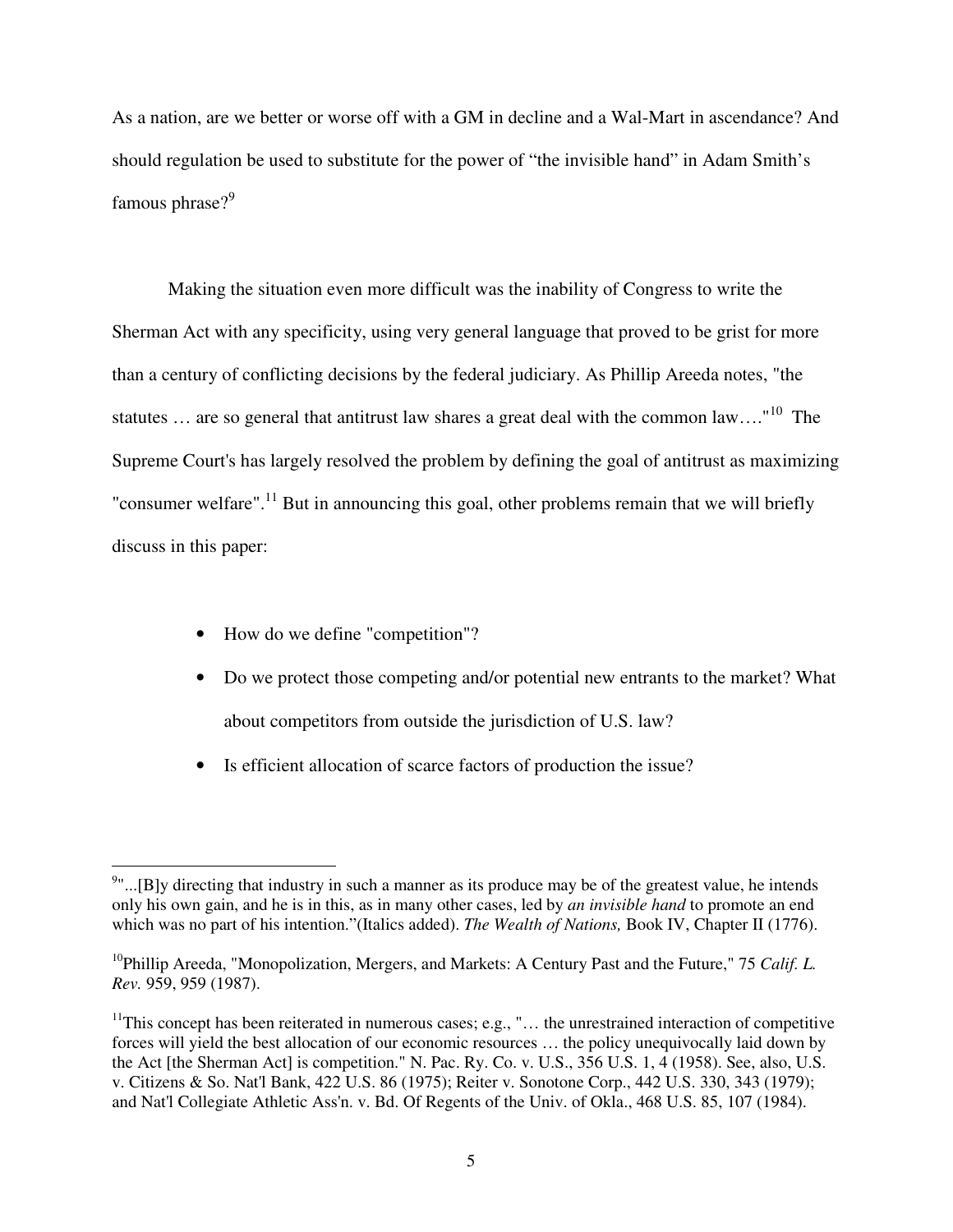- Should any potential trade restraint be prohibited, or only those that are unacceptable restraints? $12$
- Is any of this relevant in the  $21<sup>st</sup>$  century global business environment, particularly if international competitors refuse to follow the same rules?

One could argue that these questions reflected yesterday's realities. Perhaps earlier decades were different: the U.S. was industrializing, and with its victories in the two World Wars, was the dominant global political and economic force. The landmark antitrust cases encouraged competition, ended predatory business practices, and created a business environment that excluded monopolists and other undesirable business practices.

# Which Standard of Review Should be Used?

 $\overline{a}$ 

It is fairly obvious that the federal courts have constantly struggled with a very imprecise law. An early case was Standard Oil, which simply affirmed a lower court's finding of a Sherman Act violation due to the creation of a holding company which could *potentially* restrain competition. The evidence is contradictory as to the company's ultimate intent, and the passage of more than a century makes objective analysis very difficult.<sup>13</sup>

 $12$ This is the concept of the rule of reason first articulated in Standard Oil Co. v. U.S., 221 U.S. 1, 56, 64, 77 (1911). The Standard Oil case is noted in the next section.

<sup>13</sup>Much of the following is from *Alfred Chandler, The Visible Hand: The Managerial Revolution In American Business* (1977) as supplemented by Dominick T. Armentano, *Antitrust and Monopoly: Anatomy of a Policy Failure* (1982).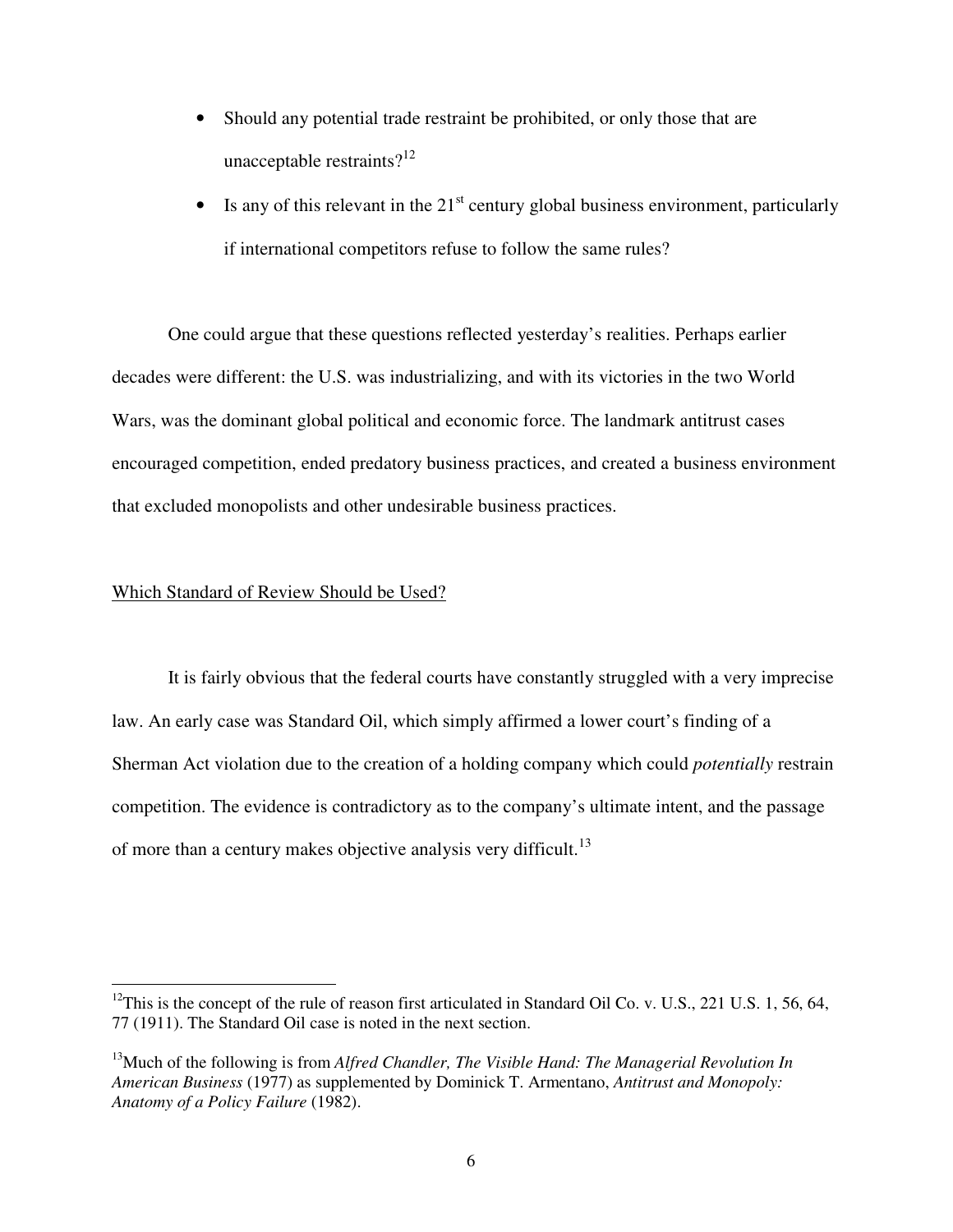At the time of the decision, there was no hard evidence of actual harm to consumers. In fact, the price of kerosene dropped by  $85\%$  in the latter part of the  $19<sup>th</sup>$  century, and there were over 100 companies competing with Standard Oil for U.S. business. However, Standard Oil received preferential shipping rates from U.S. railroads in exchange for volume commitments. In the decade before the passage of the Sherman Act, the company controlled much of the country's oil refining capacity, and could have used this power to destroy competitors.

The creation of the crude oil pipeline system presented an opportunity for significant cost savings, but the company could only gain this advantage through centralized financial and operating decisions. It then expanded vertically through acquisitions into marketing and crude oil production. Through this campaign of growth through consolidation, the company became fully integrated by the time of the passage of the Sherman Act, controlling about a three-quarters share of the oil refining market.

Reviewing the Standard Oil history, it is difficult to find actual (as opposed to potential) harm to consumers. Similar results can be cited for American Tobacco (1911), U.S. Steel (1920), Alcoa (1945) and other leading cases, with the Supreme Court at times reading the Sherman Act literally (the "per se" rule), $^{14}$  regardless of actual injury to competition, and at other times applying a "rule of reason" that limited findings of guilt to proven injurious corporation behavior.<sup>15</sup> Rule of reason analysis includes consideration of the facts specific to the business, the nature of the restraint and its effects, and the history and rationale for the restraint. Thus,

 $14$ Using the per se rule: Latin for "by itself," meaning inherently and without the need for further explanation or analysis.

<sup>&</sup>lt;sup>15</sup>See Standard Oil Co. of N.J. v. United States, 221 U.S. 1 (1911); United States v. Am. Tobacco Co., 221 U.S. 106 (1911); United States v. Aluminum Co. of Am., 148 F.2d 416 (1945).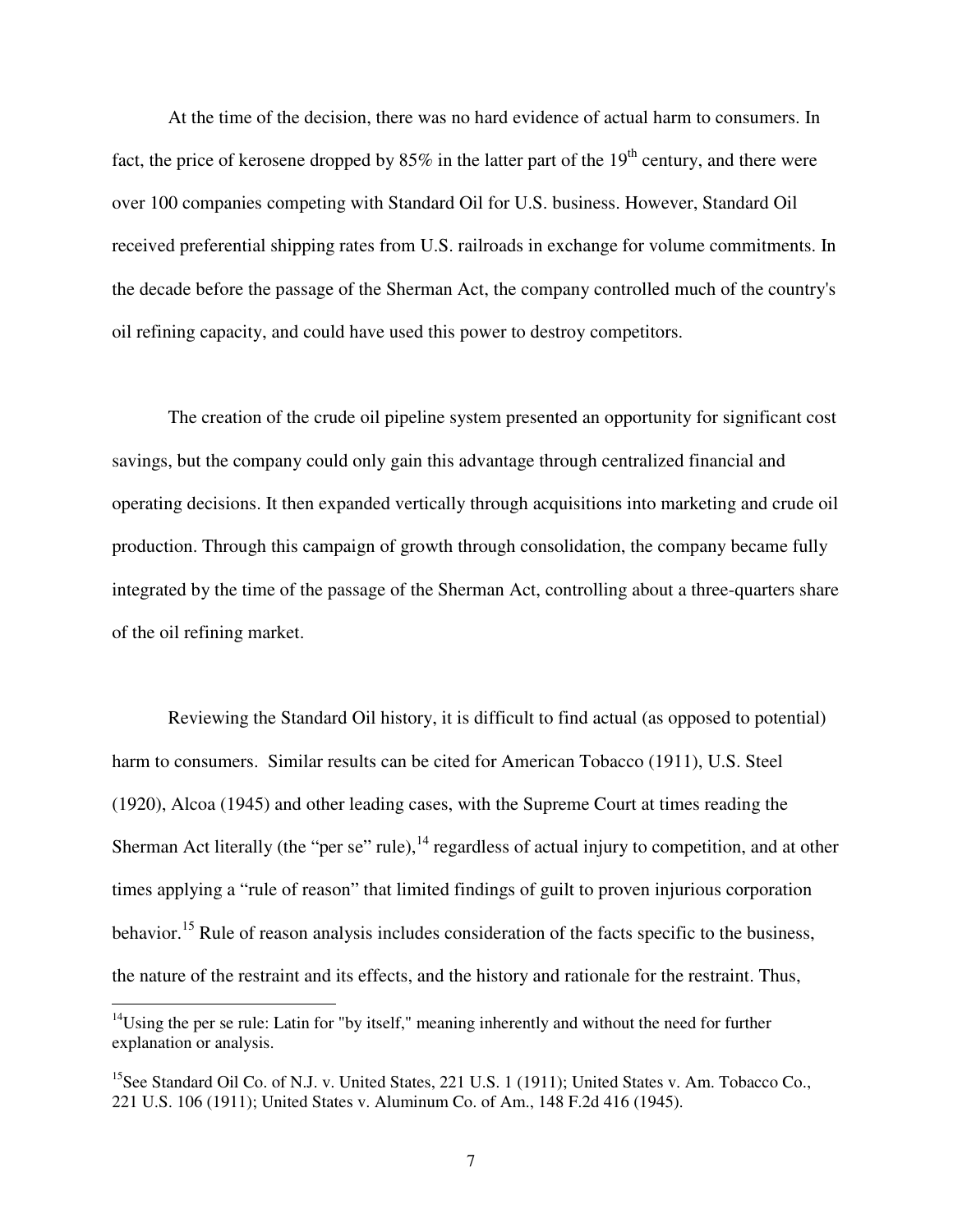American Tobacco was guilty, U.S. Steel was innocent, and Alcoa was guilty, even though the guilty were generally considered to be "good trusts".<sup>16</sup>

The per se rule allows courts to avoid the economic details; the rule of reason uses economic analysis while placing a significant burden on the judiciary. Differences between per se and rule of reason are now less clear. In the language of a 1984 Supreme Court decision, "…there is often no bright line separating *per se* from Rule of Reason analysis. *Per se* rules may require considerable inquiry into market conditions before the evidence justifies a presumption of anticompetitive conduct."<sup>17</sup> In fact, other standards exist on the per se and rule of reason continuum, including "quick look". If the outcomes from a potential antitrust violation are unclear, courts may make a shortened inquiry into the restraint's effects before deciding which analytical path to pursue.  $18$ 

<sup>&</sup>lt;sup>16</sup>See, e.g., the findings of the lower court in U.S. v. Aluminum Company of America [Alcoa], 44 F.Supp. 107.

<sup>&</sup>lt;sup>17</sup>Nat'l Collegiate Athletic Ass'n v. Bd. of Regents of the Univ. of Okla., 468 U.S. 85, 104 (1984).

<sup>&</sup>lt;sup>18</sup>See, e.g., Cal. Dental Ass'n v. Fed. Trade Comm'n, 526 U.S. 756, 779 (1999) ("The truth is that our categories of analysis of anticompetitive effect are less fixed than terms like "per se,' "quick look,' and "rule of reason' tend to make them appear."). There have been various Supreme Court references to "quick look", including FTC v. Indiana Fed'n of Dentists, 476 U.S. 447 (1986); Chicago Prof'l Sports Ltd. P'ship. v. NBA, 961 F.2d 667, 676 (7th Cir. 1992) cert. denied, 506 U.S. 954 (1992); and Cal. Dental Ass'n v. Ftc,, 526 U.S. 756 (1999).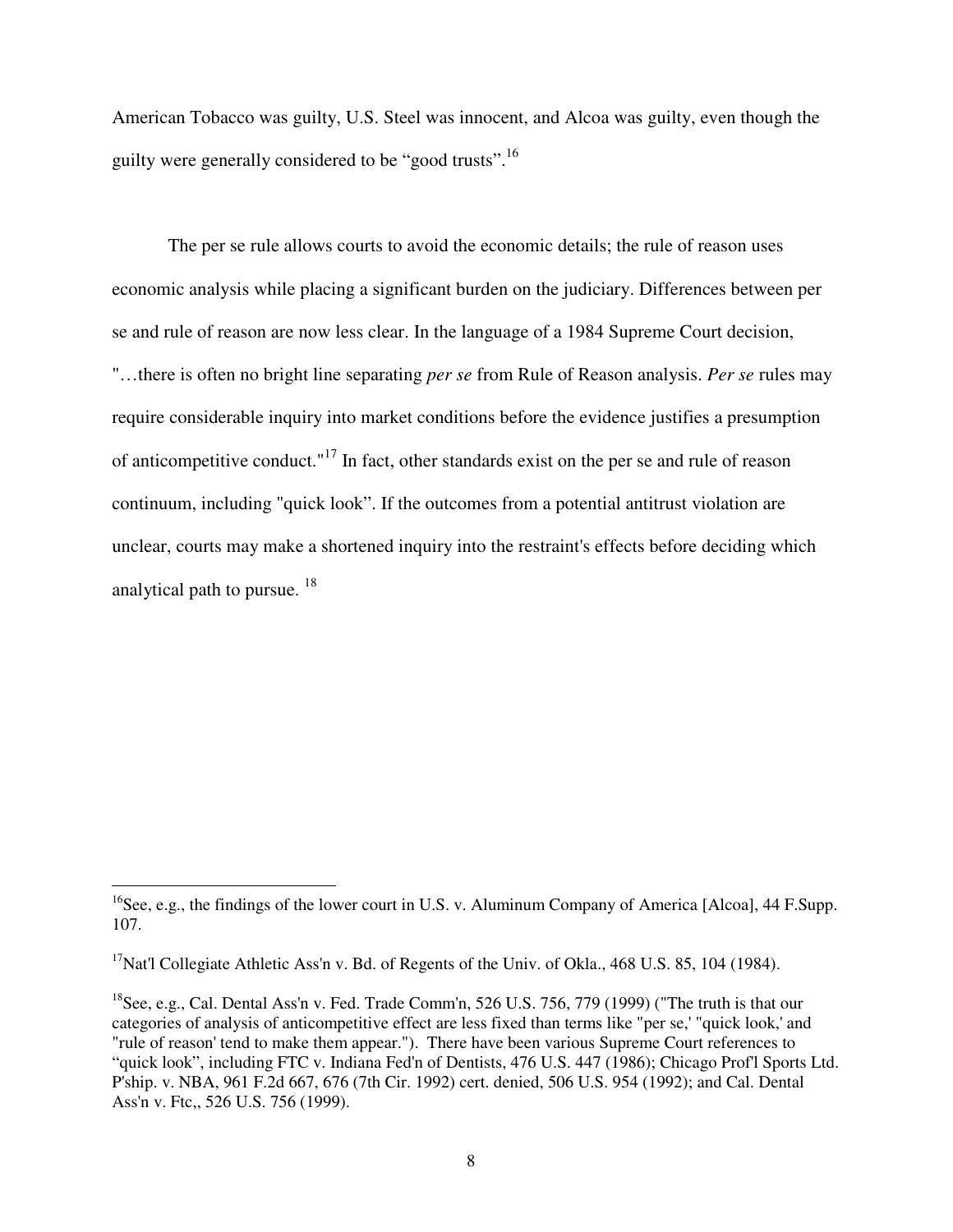# What is the Appropriate Market?

 $\overline{a}$ 

Defining the relevant market is often determinative in antitrust.<sup>19</sup> Elasticity of demand analysis may be used to establish market limitations. In theory, boundaries exist at the inflection point where low price elasticity of demand<sup>20</sup> exists for the products in the market and the products outside it. The Supreme Court has articulated this idea conceptually by noting that the "…outer boundaries of a product market are determined by the reasonable interchangeability of use or the cross-elasticity of demand between the product itself and substitutes for it."<sup>21</sup>

The ambiguity in this approach occurs for several reasons.

- 1. In the absence of a generally accepted methodology, how do we measure price elasticity? Although the concept is an interesting and widely accepted theoretical concept, no standard measure exists to calculate these outcomes.
- 2. What is the market being defined? Does it include used goods? Imported goods? Interproduct competition? Competition from multinational corporations in global markets? Competition from companies using e-commerce protocols to serve distant markets?

<sup>&</sup>lt;sup>19</sup>See Frederick M. Rowe, "The Decline of Antitrust and the Delusions of Models: The Faustian Pact of Law and Economics," 72 *Geo. L.J.* 1511, 1512-13 (1984); and Robert Pitofsky, "New Definitions of Relevant Market and the Assault on Antitrust," 90 *Colum. L. Rev.* 1805, 1807 (1990).

<sup>&</sup>lt;sup>20</sup>Price elasticity of demand is a measure of how much consumers respond in their buying decisions to a change in price. The basic formula used to determine price elasticity is  $e =$  (percentage change in quantity)  $\div$  (percentage change in price).

 $^{21}$ Brown Shoe Co. v. United States, 370 U.S. 294, 325 (1962). A merger of two companies may substantially lessen competition or to tend to create a monopoly in the production, distribution and sale of shoes, in violation of §7 of the Clayton Act of 1914. The District Court found that the result might substantially lessen competition, which result was affirmed by the Supreme Court.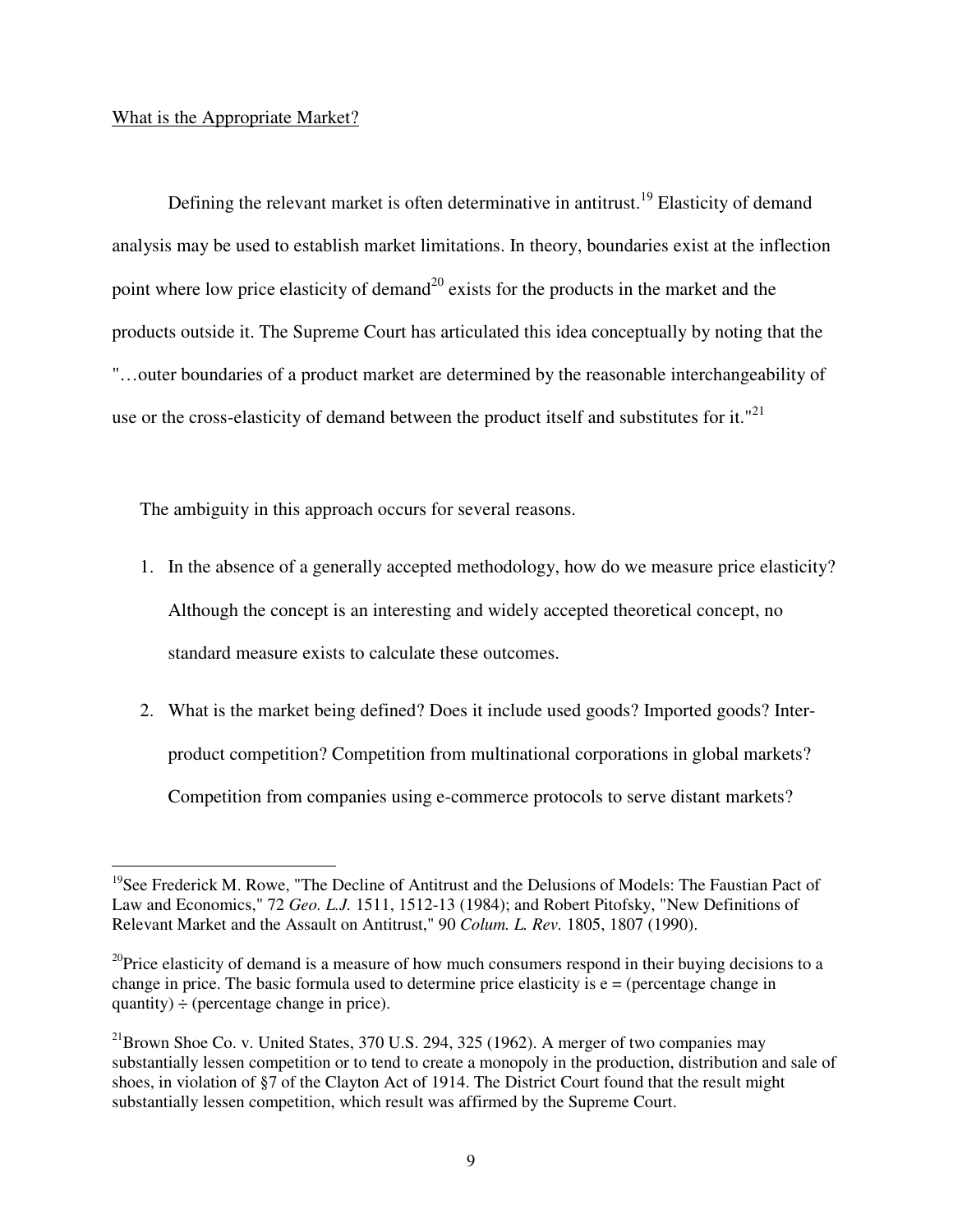- 3. How do we account for non-price competition, including innovation, advertising, service and financing assistance? Any business manager can attest to the relatively inconsequential impact of price on the competitive position of a company, with the possible exception of those industries where products are essentially fungible.
- 4. What are acceptable degrees of concentration in each market? How are these limitations derived? Concentration measures are arbitrary and subject to statistical manipulation, and Justice Department limits on concentration are themselves totally arbitrary numbers with no theoretical or empirical significance. $^{22}$
- 5. How is competition encouraged if mergers and other strategic initiatives are restricted? Major companies would be effectively protected in many markets if new competitors – perhaps created from the remnants of smaller firms – could be subject to antitrust review.
- 6. What are the barriers to entry and exit? If an industry such as airlines or banking restricts new participants because of market, legal and/or financial requirements, wouldn't the position of consumers be improved by encouraging existing participants to survive and grow?
- 7. What are the synergies of the companies considering a new venture? For example, does the acquired firm bring new technology or innovative processes to a complacent acquirer, thereby enabling the new entity to better compete in the global economy?

 $22$ The Herfindahl-Hirschman market concentration index is often used to calculate market share, with higher levels of concentration possibly triggering antitrust investigation. See U.S. Dep't of Justice, Herfindahl-Hirschman Index, at www.usdoj.gov/atr/hhi.htm.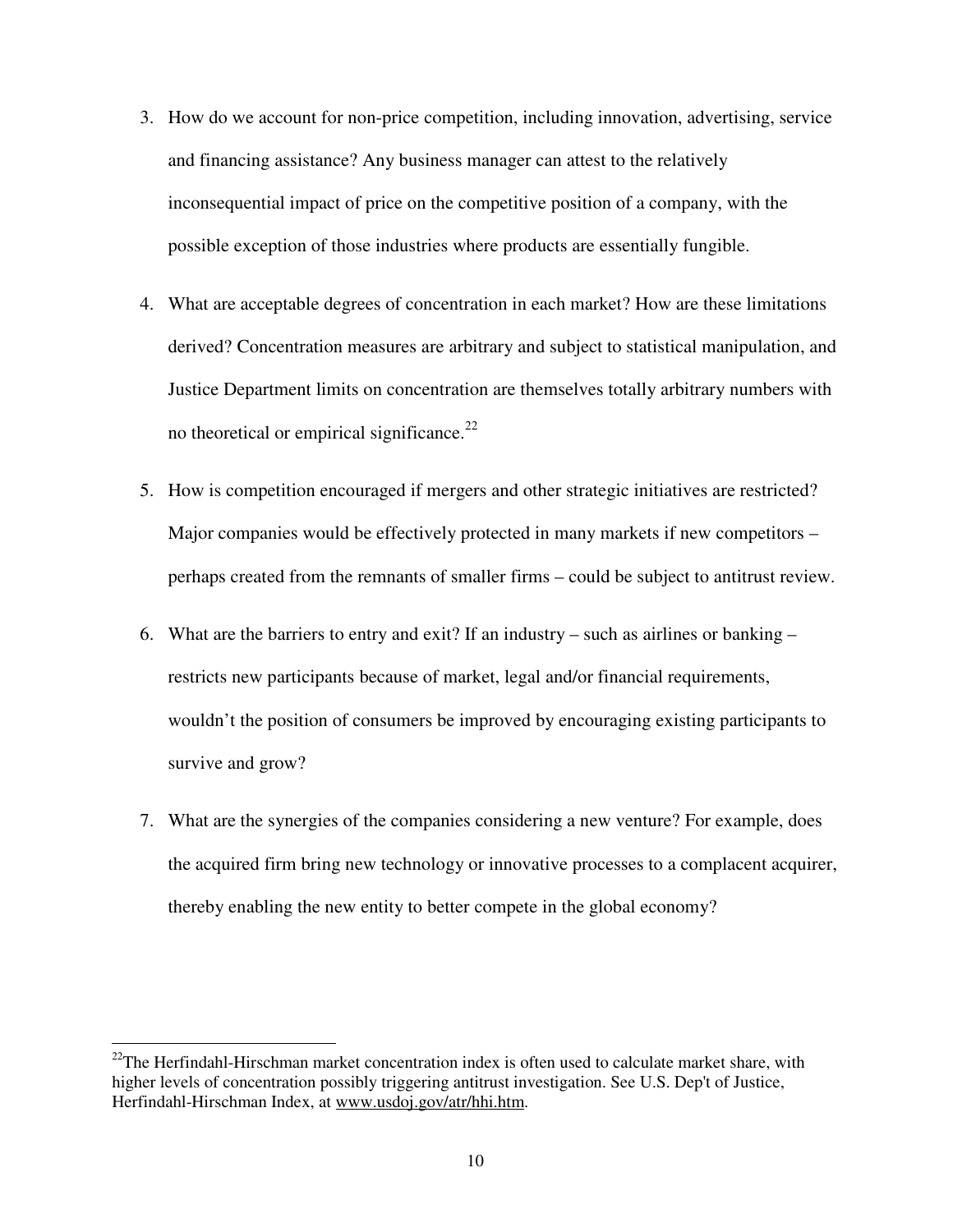8. Is the proposed merger horizontal or vertical?<sup>23</sup> Horizontal mergers have typically been considered as "dangerous".<sup>24</sup> If Hewlett-Packard and COMPAO were to merge (which they did in 2002 with less than outstanding results), the result might harm competition. Following this "logic", if COMPAQ and Intel were to merge, the result would be benign. Does anyone really believe this?

The following comment by Frederick Rowe gives some indication of the complexity in any attempt at "logical" analysis.

More and more, fixation on market shares and concentration levels degenerated into "numbers games." The Justice Department hit mergers threatening to raise concentration in markets for "frozen dessert pies," for "artificial Christmas trees," for "vandal-resistant plumbing fixtures" used in prisons, for local towel rental services, for "customcompounded reinforced thermoplastics," for drapery hardware, or for commercial trash hauling in Dallas. The Federal Trade Commission moved against mergers threatening to raise concentration in markets for frozen pizza, for carburetor kits, for urological catheters, and for "knockdown casket parts"<sup>25</sup>

 $^{23}$ Horizontal mergers involve companies at the same level in the distribution channel within an industry; vertical mergers involve companies at different levels in the distribution channel within an industry.

 $24$ "...non-horizontal mergers are less likely than horizontal mergers to create competitive problems." U.S. Dep't of Justice, Non-Horizontal Merger Guidelines, at §4.0; available at http://www.usdoj.gov/ atr/public/guidelines/2614.htm.

 $^{25}$ Rowe, supra note 19, at 1528.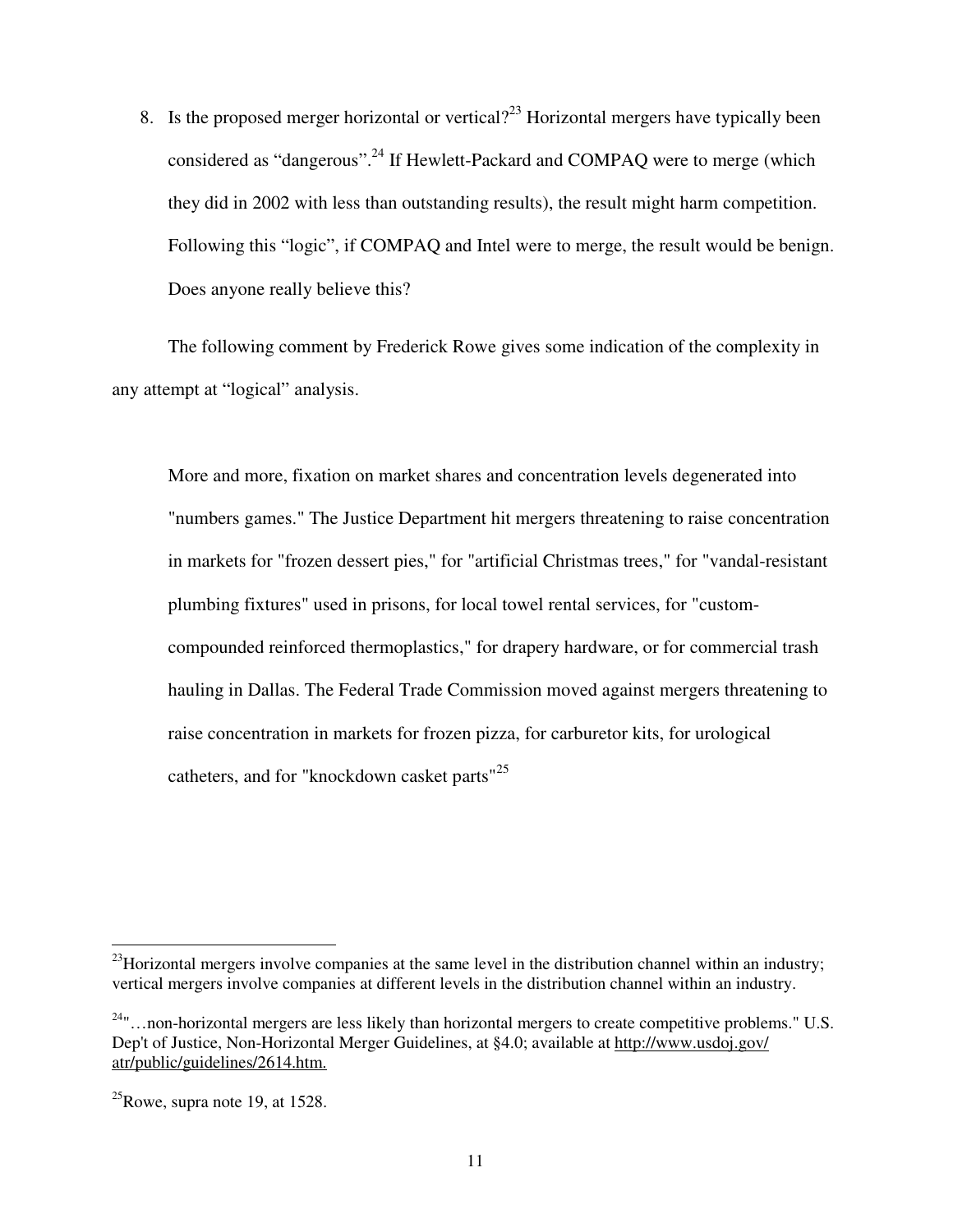#### Which Economic Theory Will Be Applied?

 $\overline{a}$ 

The so-called Chicago school has provided a leading economic methodology in the analysis of antitrust.<sup>26</sup> The approach is fairly straightforward and reflects classical economic theory: scarce factors of production – land, labor and capital – are most efficiently allocated in the presence of competitive markets. That is, forces of supply and demand function to clear markets at prices and quantities set by "the invisible hand" of the marketplace. This principle seemingly assures that costs and prices will be kept low, that companies will attempt to innovate and develop new technologies, and most important in considering antitrust, competition will be fair to consumers.

A significant problem with the Chicago approach is that efficient markets do not necessarily consider how equitably products and services are distributed among participants. Robert Bork has written that the "…whole task of antitrust can be summed up as the effort to improve allocative efficiency  $\ldots$ <sup>27</sup> In other words, the Chicago school seems to equate consumer welfare with efficiency. However, the leading cases have never turned on efficiency, and in fact, tend to focus on wealth distribution and economic concentration.<sup>28</sup> Furthermore, classical supply and demand ignores behavioral economics, which is concerned with how a

 $26$ The Chicago school is named for the University of Chicago, which has influenced several members of the federal judiciary, including Robert H. Bork, former judge of the U.S. Court of Appeals (D.C. Circuit) and Supreme Court nominee; and Richard A. Posner and Frank H. Easterbrook, Judges, United States Seventh Circuit Court of Appeals.

<sup>&</sup>lt;sup>27</sup>See Bork, supra note 1, at 91. See also his comment that: "...antitrust should concern itself solely with allocative and productive efficiency" (at 109).

 $^{28}$ For two reviews of the legislative history, see Robert H. Lande, "Wealth Transfers as the Original and Primary Concern of Antitrust: The Efficiency Interpretation Challenged," 34 *Hastings L.J.* 65 (1982); and Herbert Hovenkamp, "Antitrust Policy After Chicago," 84 *Mich. L. Review*, 213 (1985).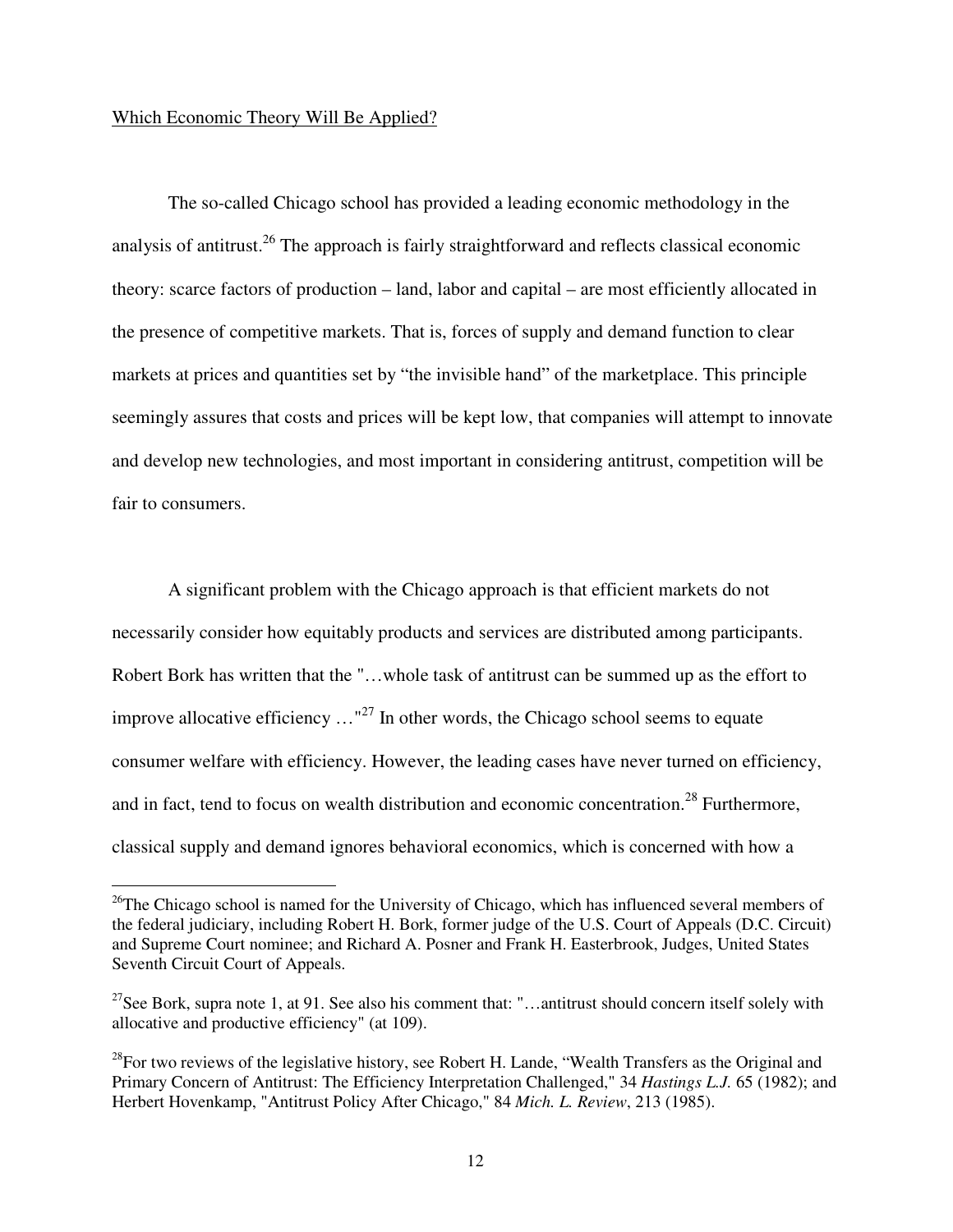decision-making process influences the choices that are eventually reached.<sup>29</sup> An important question is: Are the assumptions of utility or profit maximization good approximations of real behavior?

More recent economic analysis, sometimes called "post-Chicago", overcomes the static framework of Chicago analysis through game and information theory.<sup>30</sup> This approach attempts to consider the sequencing of market entrants, the anticipated reactions of competitors, advantages inherent in being an incumbent, and the insurmountable barriers to entry in certain old and most new economy industries.<sup>31</sup> The Virginia school -- often called "public choice" -argues that antitrust should be abolished, as the interests of consumers have consistently been left unprotected and competition has been reduced rather than enhanced.<sup>32</sup> For public choice, a deregulated world of private contracts is preferable to government intervention.

<sup>&</sup>lt;sup>29</sup>For an overview, see Sendhil Mullainathan and Richard H. Thaler, "Behavioral Economics" (entry for the International Encyclopedia of the Social and Behavioral Sciences), at http://www.iies.su.se/nobel/ papers/Encyclopedia%202.0.pdf. There are several articles in the legal and economics literature that apply behavioral economics to the analysis of the likely behavior of participants in specific markets; e.g., Stephen J. Choi and A.C. Pritchard, "Behavioral Economics and the SEC," 56 *Stanford Law Review* 1, Oct. 2003.

<sup>30</sup>For an overview, see Jean Tirole, *The Theory of Industrial Organization* (1988). There are several articles in the legal and economics literature that apply game theory to the analysis of the likely behavior of participants in specific markets; e.g., Paul L. Joskow, "Deregulation and Regulatory Reform in the U.S. Electric Power Sector" (in *Deregulation of Network Industries*, Peltzman and Winston, eds., 2000).

<sup>&</sup>lt;sup>31</sup>Supreme Court applications of post-Chicago analysis include Aspen Skiing Co. v. Aspen Highlands Skiing Corp., 472 U.S. 585 (1985), and Eastman Kodak Co. v. Image Technical Sers., 504 U.S. 451 (1992). In both cases, the larger company was found guilty to interfering with and discouraged customers from doing business with the smaller company.

<sup>&</sup>lt;sup>32</sup>The leading advocate is 1986 Nobelist James M. Buchanan. See Daniel A. Farber and Philip P. Frickey, *Law and Public Choice* (1991); and Fred L. Smith, "The Case for Reforming the Antitrust Regulations (If Repeal is Not an Option)," 23 *Harv. J.L. & Pub. Policy* 23 (1999).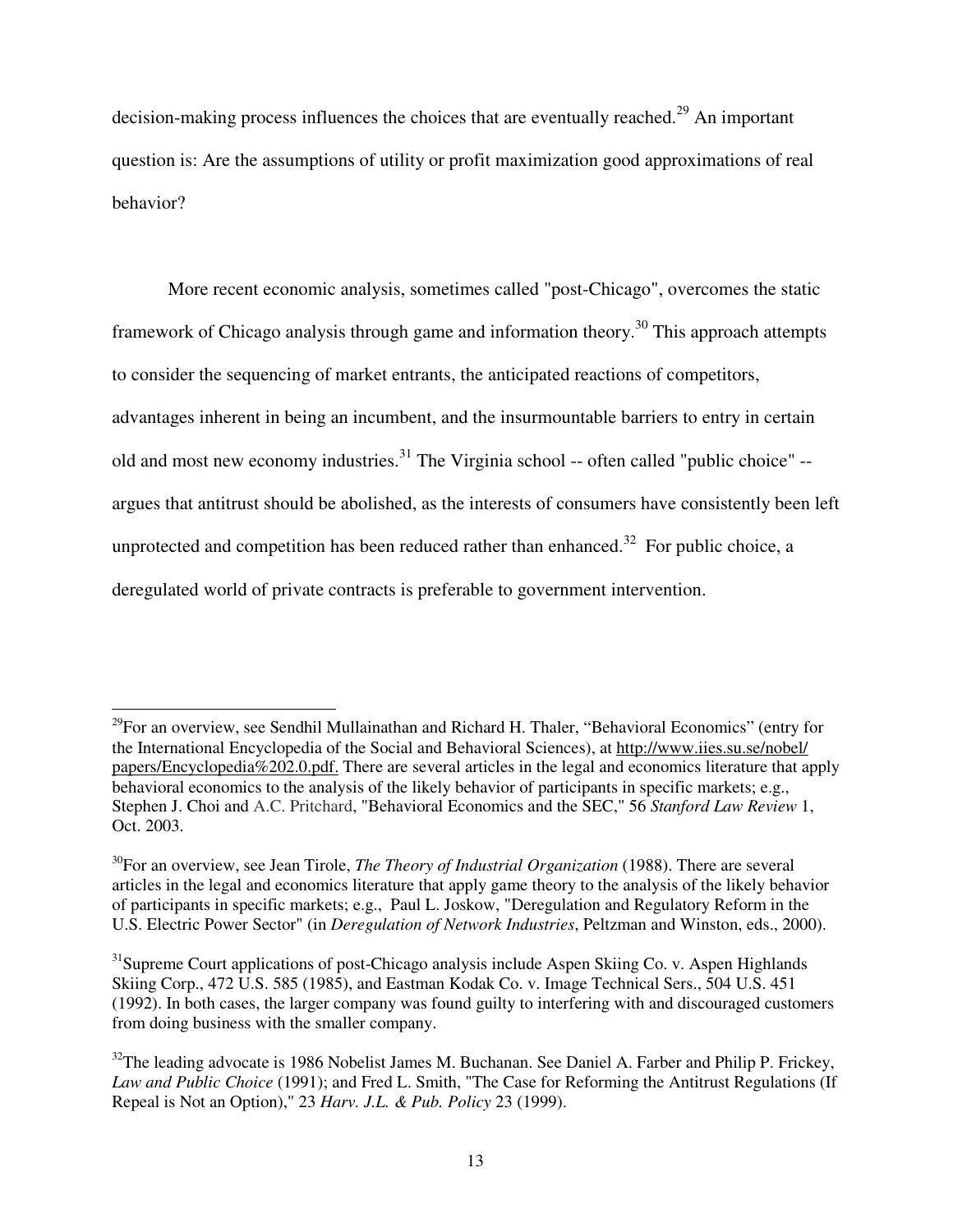To this point the government has not adopted the public choice philosophy, and continues its antitrust enforcement. However, this is a somewhat "hollow" policy; whether there is active or passive enforcement depends largely on the political party in power and on the attitude of the judiciary. For example, several commentators have noted the laissez faire antitrust profile of the Reagan Administration.<sup>33</sup> In the present day, the Rehnquist court has not heard a merger case since 1974, resulting in the problems of ambiguity in legal standards and forum-shopping among attorneys.<sup>34</sup>

### Will a Timely and Logical Outcome be Attained?

 $\overline{a}$ 

Antitrust cases can require a decade or more to prepare and decide. After years of review, the recent Microsoft case was originally brought in 1998, was first decided by one federal district court in 2000, was appealed to the U.S. Court of Appeals, was remanded to for retrial in 2001, and was finally decided in 2002.<sup>35</sup> The government alleged that Microsoft illegally tied its Web browser to the Windows operating system, despite the fact that injury to consumers was never proven. Numerous cases have similar histories as the judicial process slowly wends its way through fact finding, analysis, discovery, motions, and trial. Markets move faster than antitrust, and a shrewd litigation team can drag out the process for a much longer time than the life or death of a competitor.

 $33$ See, e.g., D. Millon, supra note 3, at 1221; Thomas J. Campbell, "The Antitrust Record Of The First Reagan Administration," 64 *Tex. L. Rev.* 353, 361-64 (1985); Spring, 2001; Albert A. Foer, "The Politics Of Antitrust In The United States: Public Choice And Public Choices," 62 *U. Pitt. L. Rev.* 475 (2001).

<sup>34</sup>This problem is noted in "The Hands-Off Rehnquist Court," *Business Week*, July 25, 2005, at 34-35.

 $35$ The tortuous history of the most recent case of U.S. v. Microsoft: 97 F. Supp. 2d 59 (2000); remanded by United States v. Microsoft Corp., 253 F.3d 34 (2001); decided at 215 F. Supp. 2d 1 (2002).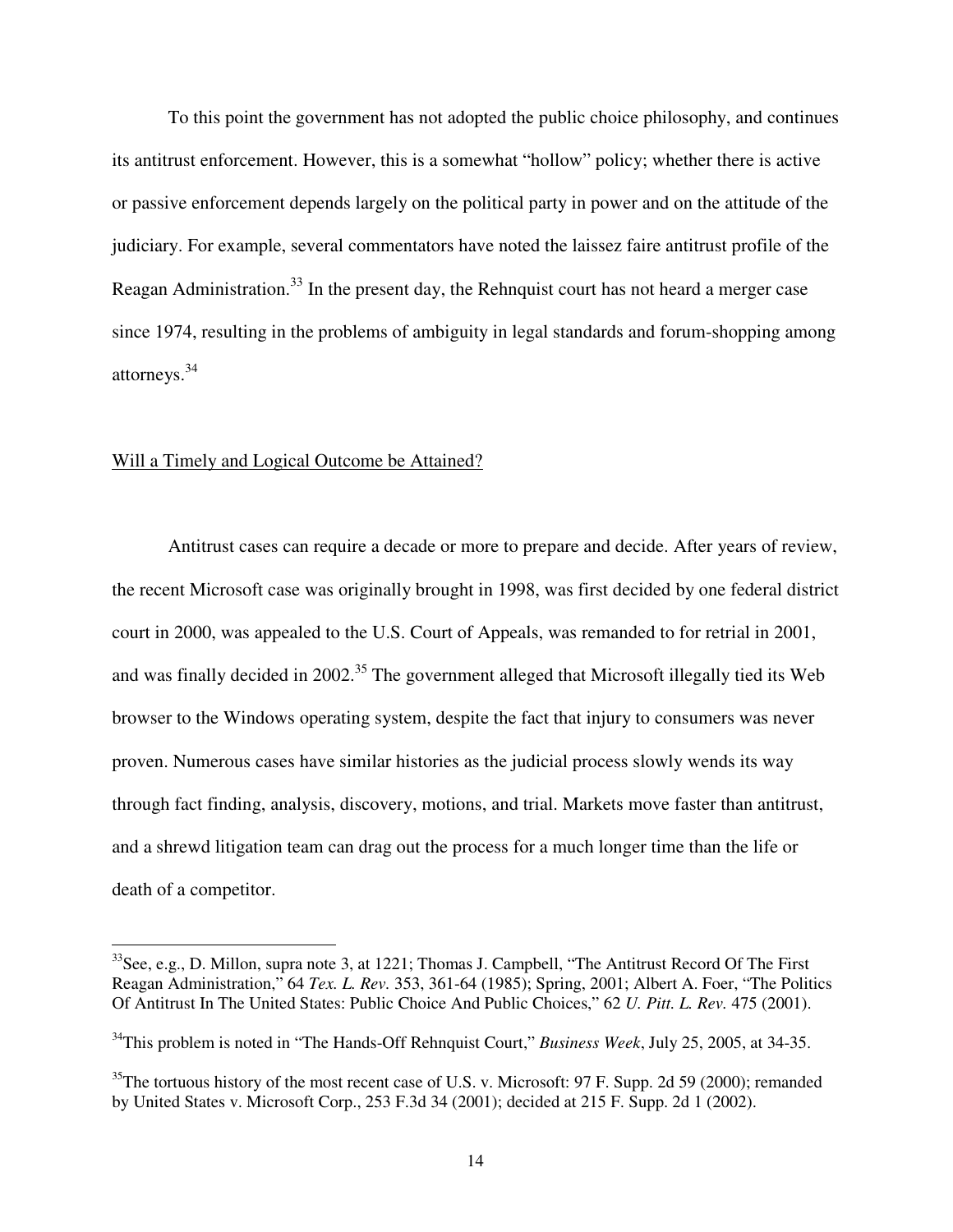A somewhat more subtle antitrust issue in the concern for timeliness is the fairly narrow perspective required for deciding legal conflicts. The plaintiff (sometimes the federal government) brings allegations that one or more antitrust laws have been broken, and the defendant attempts to rebut these specific accusations. There is little consideration for the general characteristics of the industry, for competitors, or for other factors economists typically examine in analyzing a market. Oligopoly is the predominant form of industrial structure, and is a natural result of the requirement for economies of scale in plant, equipment, intellectual property and marketing capacity. Yet courts often focus on whether a past harm has occurred despite the natural tendencies of markets toward efficient behavior.<sup>36</sup>

The new economy involves global competition in industries that focus on intellectual property, as opposed to a manufactured product. Data and technology are used to produce information systems, financial services and scientific discoveries. Such new economy industries as computer software, Internet-based services and telecommunications initially require very high capital investment in networks, intellectual property and computer systems.<sup>37</sup>

These technologies were obviously never contemplated by the 1890 authors of the Sherman Act, who did not see industrial competition and economies of scale as mutually exclusive. The new economy requires a scale outcome that presents barriers to entry to new

<sup>&</sup>lt;sup>36</sup>For example, see Brown Shoe, supra note 21.

<sup>37</sup>See James S. Sagner, *Financial and Process Metrics for the New Economy*, AMACOM Books: 2001, Chap. 2.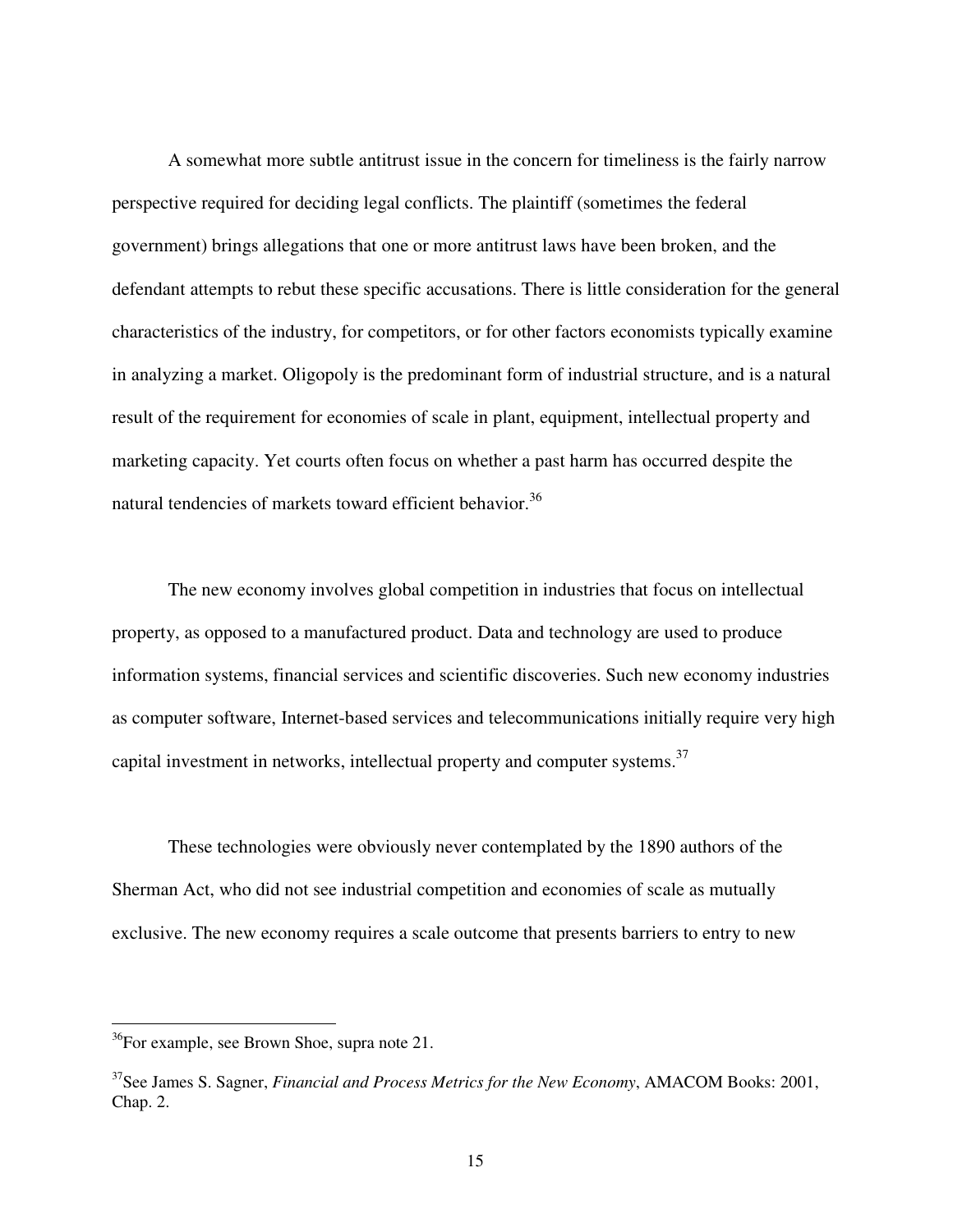competitors, and often requires nearly total control of an industrial sector, $38$  while creating the risk of predatory pricing.<sup>39</sup> The Microsoft case illustrates the challenges facing courts attempting to reconcile innovation, the scale requirements of a new economy industry, and antitrust. Many economists today have accepted that Schumpeterian "creative destruction"<sup>40</sup> is inevitable and can disrupt competition in high technology markets.

## What are the Costs of Antitrust?

 $\overline{a}$ 

 When Congress passed the Sherman Act, no one thought to consider the costs of establishing and maintaining an enforcement structure. Interestingly enough, this is often how regulation is enacted, with political pressures forcing action even before a thoughtful economic analysis has been presented.<sup>41</sup> It is impossible to calculate the numerical expense of America's antitrust policy, but we can note categories of associated costs.

1. Predictability in Law Enforcement. As *Business Week* notes, the current Supreme Court disinterest leaves business and legal counsel uncertain as to how to proceed in managing

<sup>38</sup>See Mark A. Lemley and David McGowan, Legal Implications of Network Economic Effects, 86 *Cal. L. Rev.* 479, 502 (1998): "The high fixed and low marginal costs of producing operating system software imply significant economies of scale ... "

 $39$ Predatory pricing is the practice of a dominant firm selling a product at a loss in order to drive some or all competitors out of the market, or create a barrier to entry into the market for potential new competitors. It is considered as illegal under current antitrust law. For a comment on predatory pricing in new economy situations, see Thomas A. Piraino, "A Proposed Antitrust Approach to High Technology Competition," 44 *Wm. & Mary L. Rev.* 65, 126 (2002).

<sup>40</sup>Joseph A. Schumpeter, *Capitalism, Socialism and Democracy* 83 (3d ed. 1950).

<sup>&</sup>lt;sup>41</sup>See, e.g., James Sagner, "Corporate Governance: Are the Benefits of Sarbanes-Oxley Worth the Costs?" paper presented to the Society for the Advancement of Management, Las Vegas (2005).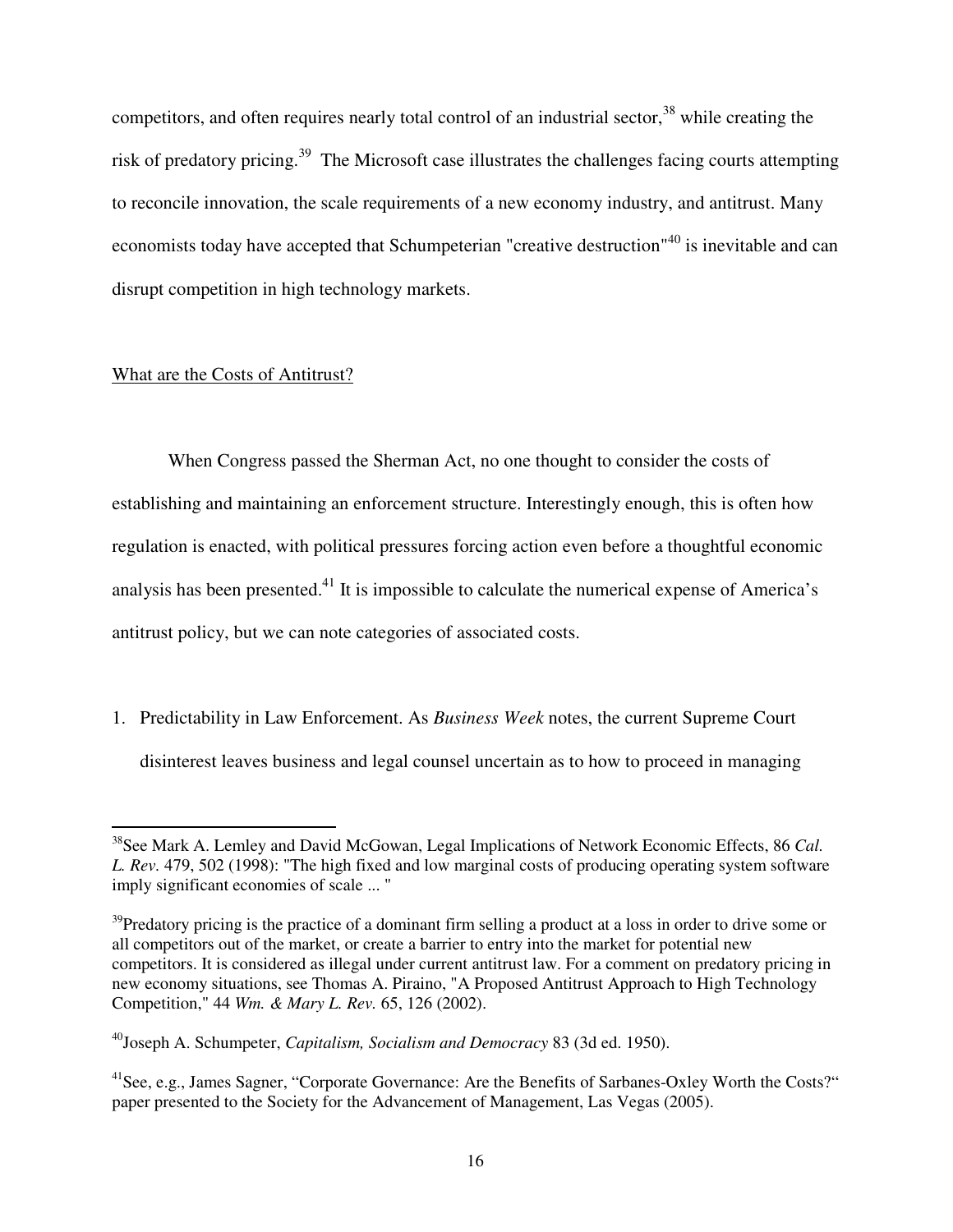companies.<sup>42</sup> Predictability is an essential component in operating any business,<sup>43</sup> particularly in the current economic climate which has forced companies to look for innovative ways to increase revenues and decrease costs. Possible strategic initiatives include outsourcing, downsizing, internal growth and merging with competitors. Yet mergers may be rejected by the government despite the economic logic and significant opportunities for efficiencies. One case in point was the proposed and quite reasonable Staples/Office Depot merger, which was rejected as a potential restraint of trade.<sup>44</sup>

- 2. Consistency in Judicial Review. Most cases go to trial and, based on the law, counsel says "you'll win" or "you may lose – let's settle". With antitrust, there simply is no consistent body of common law precedents that clearly indicate how the court will decide. Microsoft clearly lost in Judge Jackson's court. On appeal, the case was remanded. On retrial, Microsoft effectively won. The courts do not know how to rule given the uncertainty of in defining a market, the standards of review that should be applied, or which economic theory to apply.
- 3. Protection of Inefficient Producers. The innovative, aggressive company had best assume that the law or its competitors will be breathing down its neck. If competitors fight in the public marketplace, that is the essence of capitalism. But if inefficient competitors run to

<sup>42</sup>*Business Week*, supra note 34, at 34.

 $43$ This point is made in Smith, supra note 32 at 42.

 $^{44}$ FTC v. Staples, Inc., 970 F.Supp. 1066 (1997). The proposed merger was analyzed and then opposed by the Federal Trade Commission ("FTC"). For a news report of the decision, see "A 3-Way Shootout in the Paper-Clip Corral," *The New York Times*, Sep**.** 7, 1997, §3, p. 8; for a law review analysis, see Armando E. Rodriguez and Malcolm B. Coate, "Merger Pitfalls In Practice: Three Case Studies," 20 *U. Pa. J. Int'l Econ. L.* 793, 816-822 (1999).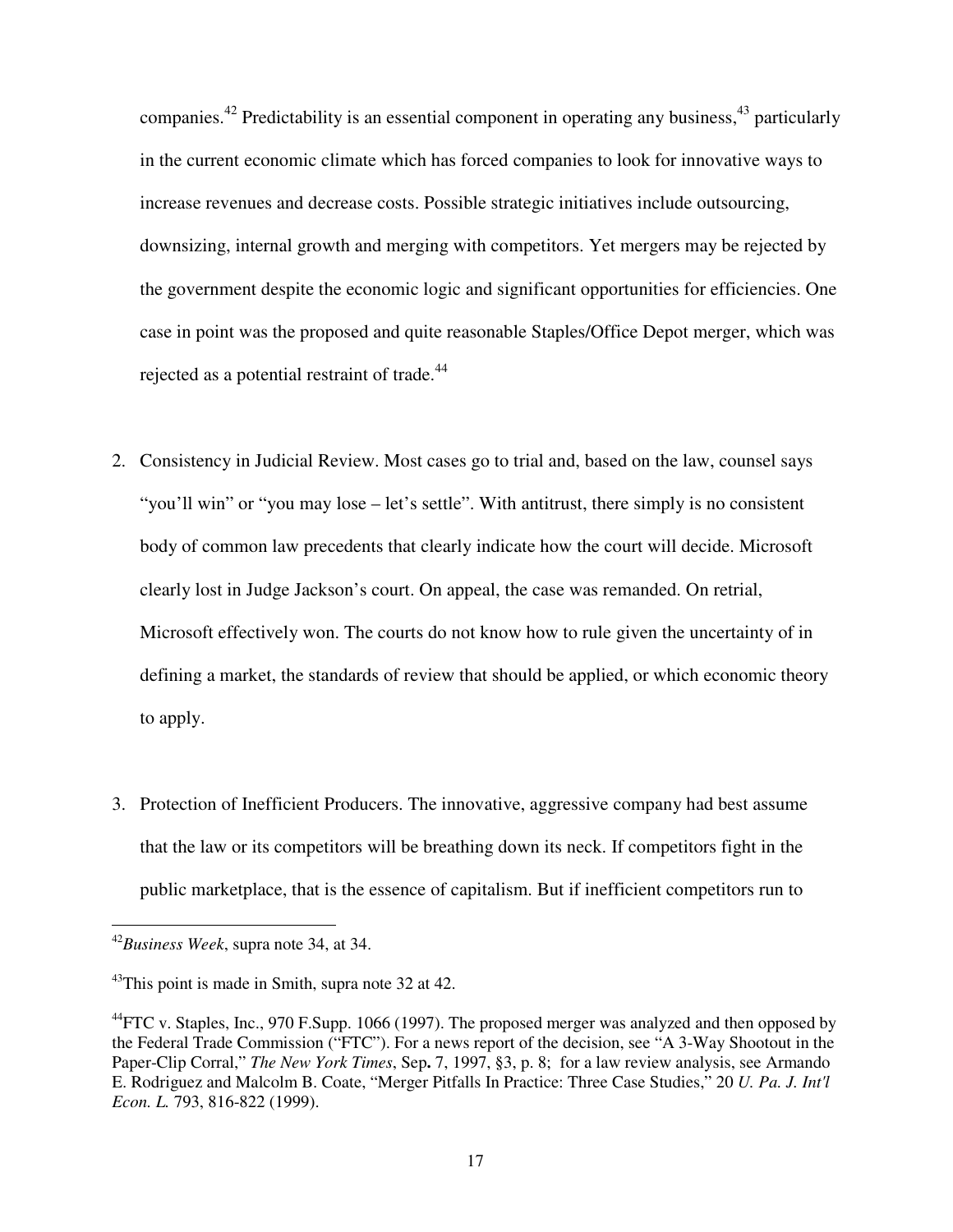regulators, lobbyists or legislators for protection, the concept becomes subverted.<sup>45</sup> And the prospect of treble damages, as permitted in the Sherman Act,  $46$  may be sufficient incentive to entrap the unsuspecting business counterparty.<sup>47</sup>

- 4. Confusion over Appropriate Remedies. With the exception of attorneys and regulators who make their living from antitrust, it is difficult to find any thoughtful commentator who supports antitrust in its present form. A few of the solutions and remedies that have been suggested include:
	- More government: develop new law on competition including additional institutional mechanisms for review.<sup>48</sup>
	- Global antitrust: create a global antitrust policy through the World Trade Organization or other international agency.<sup>49</sup>
	- Special rules: extend exemptions to antitrust to avoid a "tragedy of the commons"<sup>50</sup> with regard to the environment, energy and possibly other situations in the national interest.

<sup>48</sup>Reza Dibadj, "Saving Antitrust," 75 *U. Colo. L. Rev*. 745 (2004).

 $\overline{a}$  $45$ See Bork, supra note 1, at 41-47.

 $^{46}$ At 15 U.S.C. §15(a).

<sup>47</sup>See Kenneth G. Elzinga and William Breit, *The Antitrust Penalties: A Study in Law and Economics* 84- 90 (1976), citing Russellville Canning Co. v. American Can Co., 87 F.Supp. 484 (1949).

<sup>49</sup>Eleanor M. Fox, "Global Markets, National Law, and the Regulation of Business," 75 *St. John's L. Rev.*  383 (2001).

<sup>50</sup>From Garrett Hardin, "The Tragedy of the Commons," 162 *Science*, 1243 (1968). See the analysis in Bruce Yandle, "Antitrust and the Commons: Cooperation or Collusion?" 3 *The Independent Review* 37 (1998); at http://www.independent.org/pdf/tir/tir $\overline{03}$  1 yandle.pdf.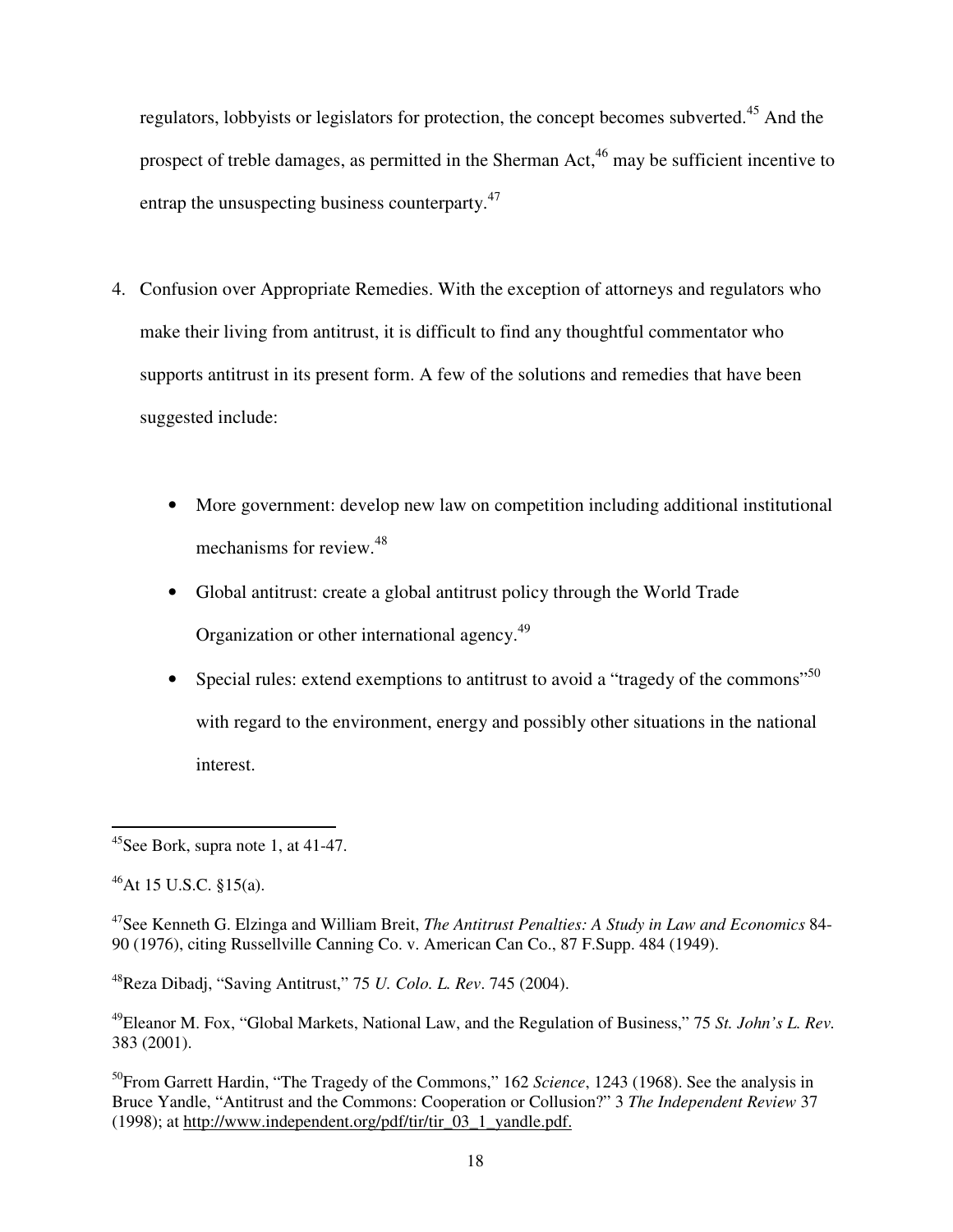• Hold hearings: begin oversight review to determine  $21<sup>st</sup>$  century requirements for antitrust.<sup>51</sup>

There are literally hundreds of books and articles on antitrust available to the interested reader, each with its own set of remedies. Image the scramble for new law review and economic journal topics if Congress were ever to take decisive action!

5. Competition in Global Markets. When the Sherman Act was passed, imports of goods to the U.S. were not a significant enough concern for Congress to consider competition from international companies. The nation was just beginning to industrialize, and given the time to cross the oceans, business was conducted largely between American companies. During the ensuing 115 years, imports (excluding petroleum) have increased at three times the growth rate of American manufacturing.<sup>52</sup> The competitive situation in the  $21<sup>st</sup>$  century is global and largely e-commerce driven,  $53$  and America is scrambling to compete with economies whose labor costs are one-tenth of ours.

Only 33 of the top 100 in the Global 500 companies are now based in the in the U.S.,  $54$  and the hand wringing responses run the gamut from a better educational system to laws to force

<sup>51</sup>See Smith, supra note 32, at 55.

<sup>52</sup>Derived from data in *Historical Statistics of the United States*, supra note 5, series P1-12, U1-25; and from current U.S. Dept. of Commerce data on Table 2: U.S. Trade in Goods, at http://www.bea.gov/bea/ international/ bp\_web/simple.cfm?anon=71&table\_id=2&area\_id=3.

<sup>53</sup>See James Sagner, *Financial and Process Metrics for the New Economy* (2001), particularly Ch. 3.

<sup>54</sup>"The Fortune Global 500," *Fortune*, at 119 (July 25, 2005).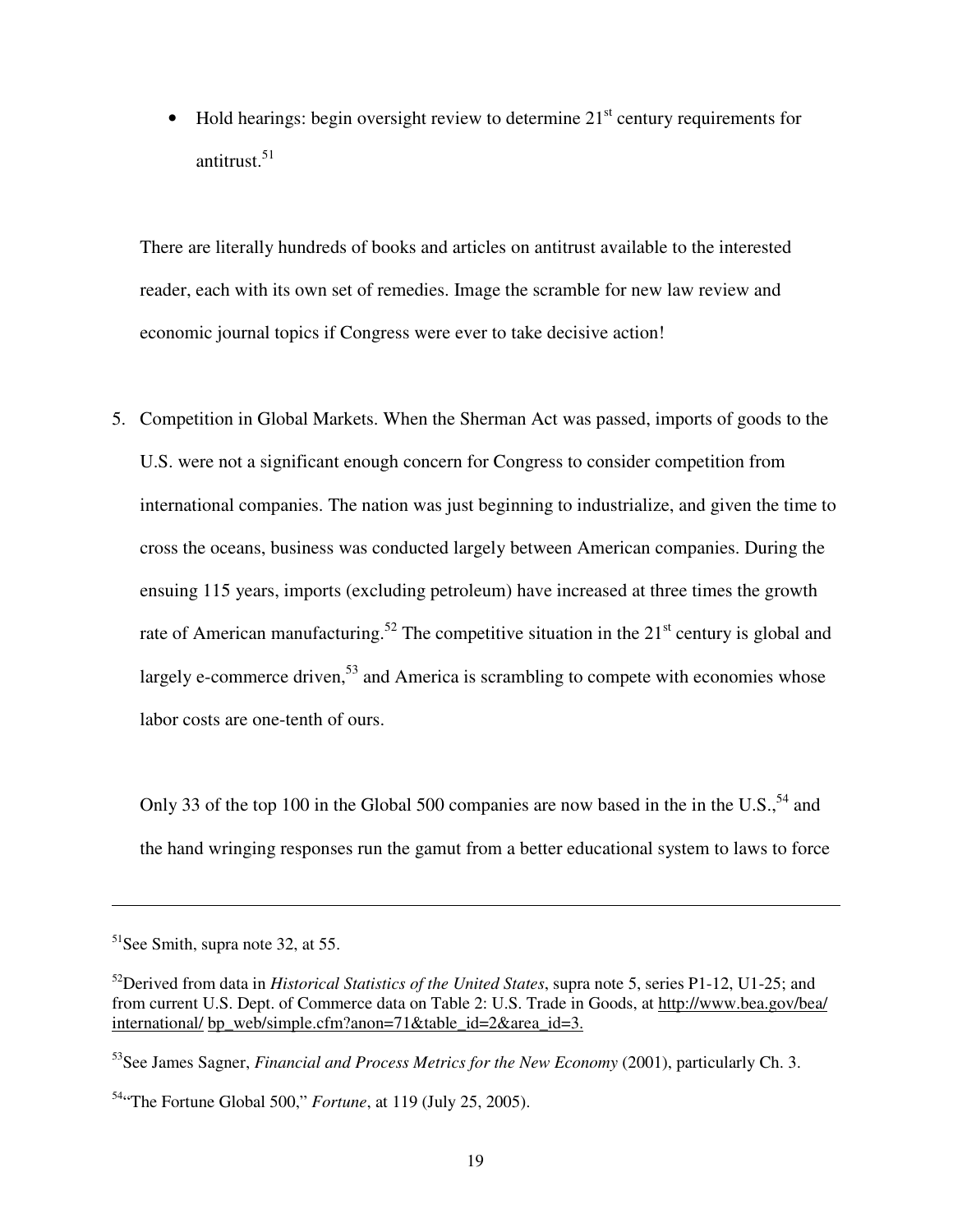companies to keep facilities in America.<sup>55</sup> Clearly there is no simple answer to improving competitiveness. However, a significant barrier in competing in global markets results from removing the option for business managers to adopt a merger and acquisition strategy due to antitrust concerns.

If antitrust were repealed, what would be the result? It is impossible to predict the behavior of U.S. corporations in the face of global competition, outsourcing, the ongoing struggle for efficiencies, and a stock market that examines every corporate announcement or earnings miss with a skeptical eye. We cannot look to the period before 1890 as a precedent, because the U.S. was relatively isolated from global markets and the Industrial Age was just beginning.

Possibly the closest parallel to the changes proposed in this article is Europe of the pre-European Union period. Even though cartels existed to restrict competition during parts of the  $20<sup>th</sup>$  century, there is no evidence of serious injury to competition or of the types of behaviors of American trusts that led to the passage of the Sherman Act.<sup>56</sup> Of course, throughout much of this period, Europe was attempting to recover from two World Wars, so the European analogy is somewhat strained. On balance, it is difficult to argue that our economic system would not proceed in a civil and orderly fashion.

<sup>55</sup>See, e.g., Geoffrey Colvin, "Can America Compete: The 97-Pound Weakling," 152 Fortune 70 (July 25, 2005). Recent books on the subject include Daniel Yergin and Joseph Stanislaw, *The Commanding Heights: The Battle for the World Economy* (2002); and Clyde Prestowitz, *Three Billion New Capitalists* (2005).

<sup>56</sup>For a review of this period of Eurpean economic history, see Andreas Resch, *Phases of Competition Policy in Europe,* Institute of European Studies (University of California, Berkeley) Paper 050401, 2005, at http://repositories.cdlib.org/ies/050401.